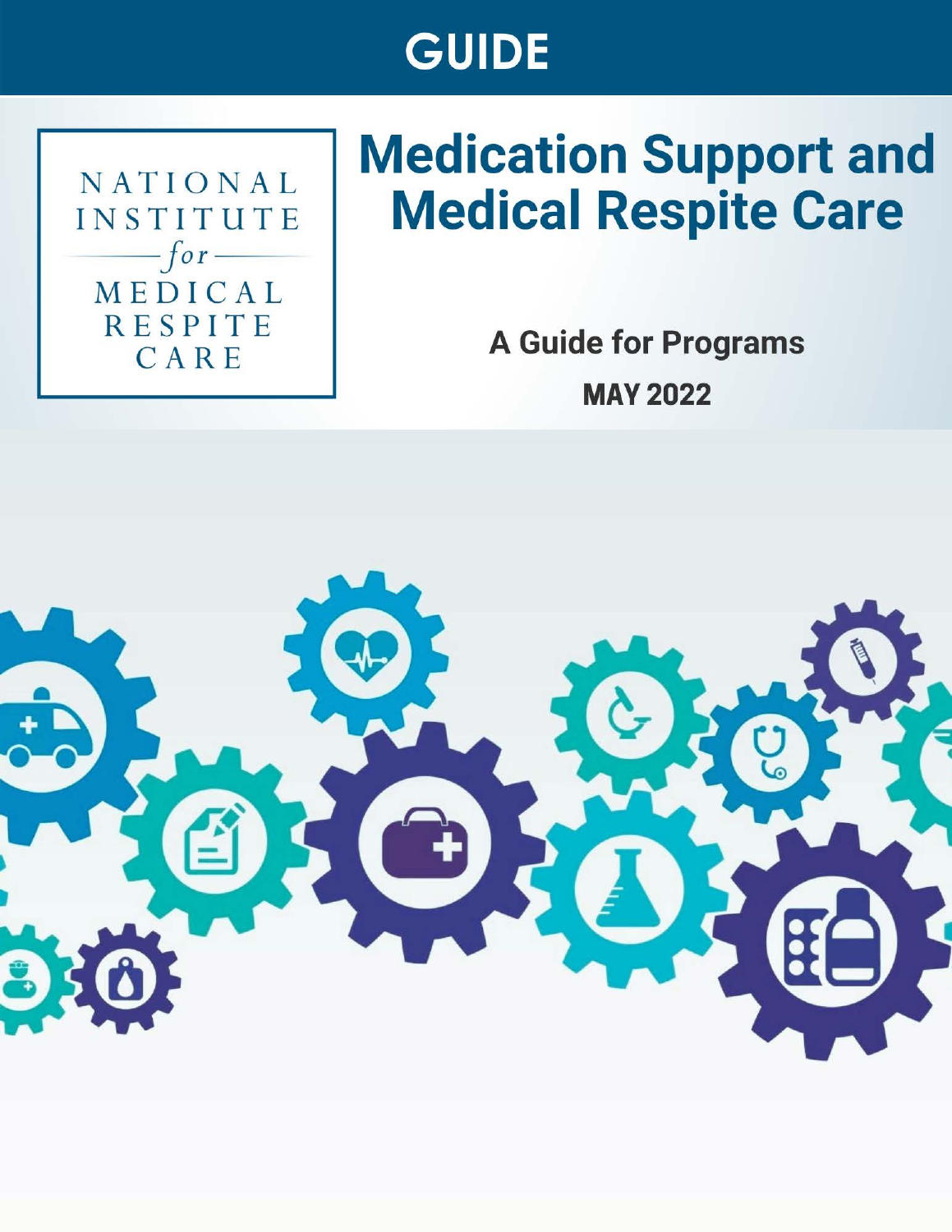# **Introduction**

<span id="page-1-1"></span>Medical respite care is a critical opportunity for people experiencing homelessness to address acute medical needs. Medical respite care<sup>[1](#page-1-0)</sup> is defined as "acute and post-acute medical care for people experiencing homelessness who are too ill or frail to recover from a physical illness or injury on the streets, but who are not ill enough to be in a hospital".<sup>2</sup> A medical respite care admission presents an opportunity for a person experiencing homelessness to focus on their health and gain stability while basic needs are met. A key piece of maintaining health is the skillset of self-managing medication.

Medication management is important to address within medical respite setting for multiple reasons:

- People experiencing homelessness are more likely to have multiple medical and mental health conditions, many of which are treated with medications.
- Those who have been hospitalized, especially multiple hospitalizations, will likely have new medications or modified medication dosages. Patients may have multiple bottles of the same medication with varying doses, expiration dates, and instructions acquired from different health care providers and pharmacies.
- People experiencing homelessness have barriers to accessing medications, including cost of medications and lack of insurance. Medical respite programs can identify resources and assist with accessing needed medications.
- The stability provided while in medical respite care provides opportunity for individuals to work with their providers, adjust medication regimens that align with their daily routines, express concerns and ask questions, and simplify.
- The stability provided while in medical respite programs allows patients to take the time to learn skills needed to follow medication regimens and health management skills to support their health once discharged from medical respite care.

Support for medication management is an important part of medical respite care and overall health management. However, it is critical that programs provide appropriate support within their staff's scope of practice and licensing, and that practices for medication storage and supervision follow state licensure and regulations. **Medical respite care programs can utilize this document to determine the most appropriate type of medication support they can provide within their program, and identify steps and strategies to provide this support in a safe and effective way.**

<span id="page-1-0"></span> $1$  Medical respite care and recuperative care may be used to describe the same service.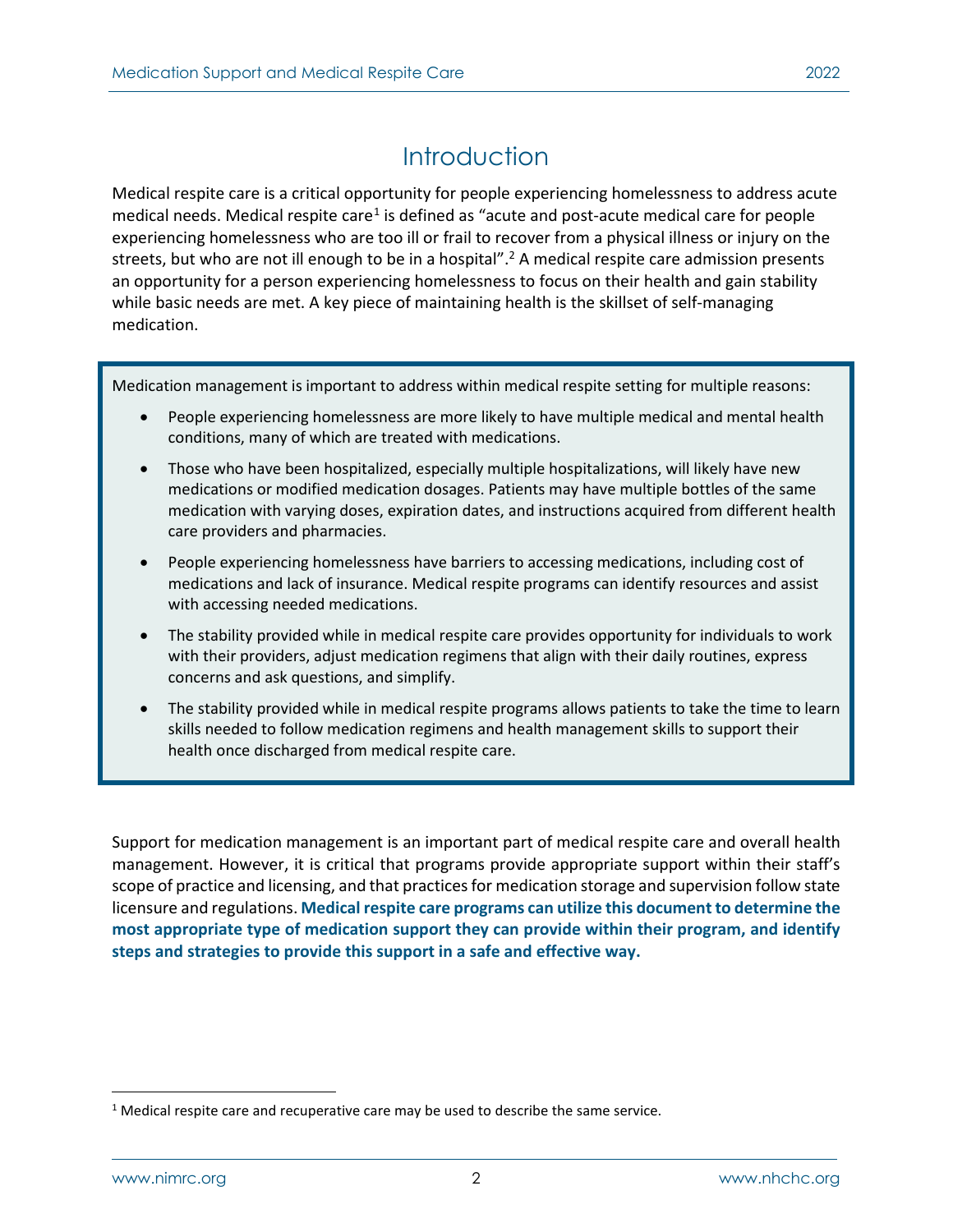# Table of Contents

*Note: Those receiving services in medical respite care programs may be referred to as consumers, clients, or patients. For the purposes of this document, the term patient is used.*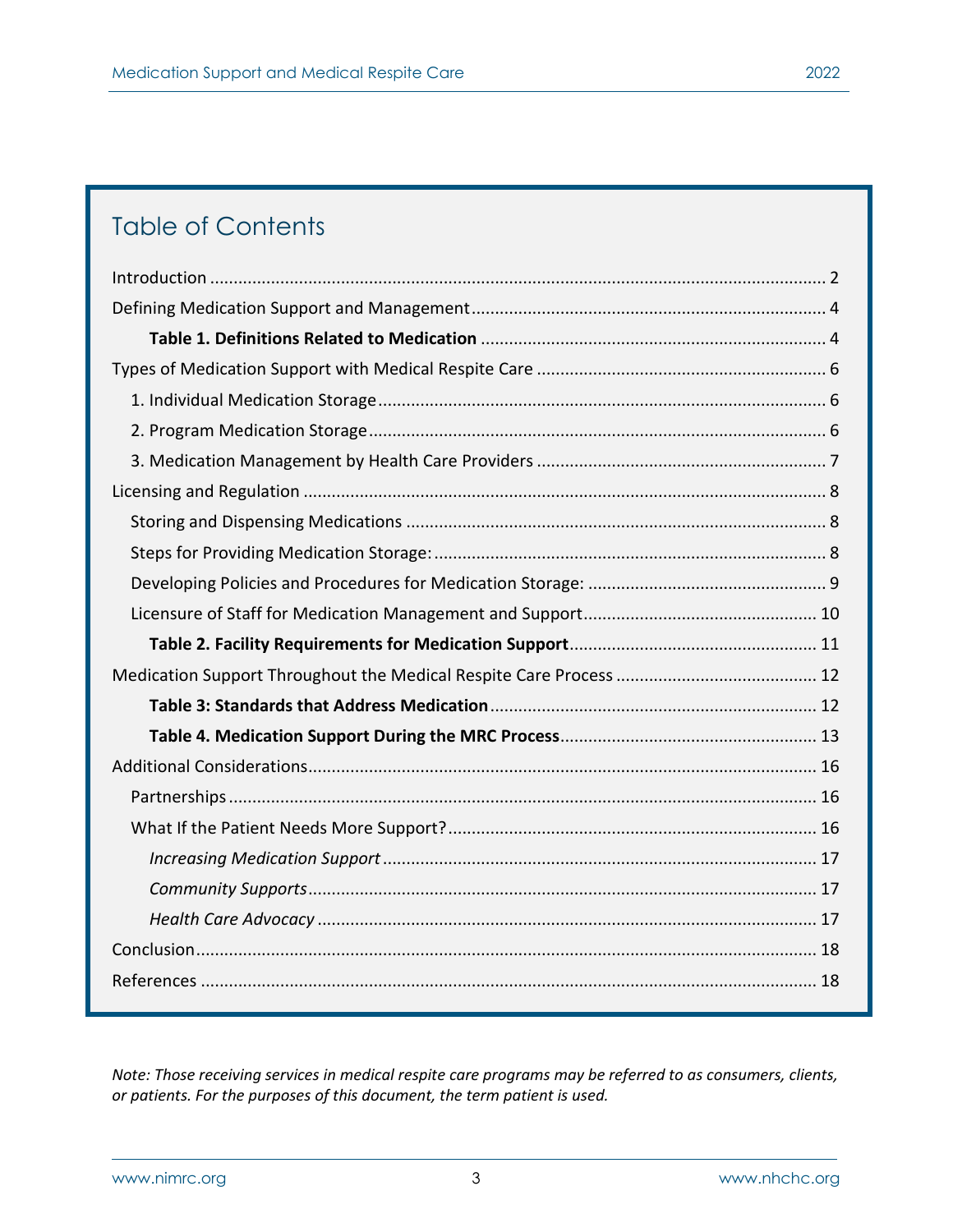## Defining Medication Support and Management

<span id="page-3-0"></span>The term medication management is often used to describe a variety of skills surrounding taking medications. However, there are actually many distinct terms that describe varying intensities of support that enable someone to take medications as prescribed. **[Table 1](#page-3-1)** provides definitions of several terms to better understand how medication management and support can be addressed within the context of the medical respite care setting.

### <span id="page-3-1"></span>**Table 1. Definitions Related to Medication**

| <b>Licensed</b><br><b>Practitioner</b>     | An individual licensed, registered, otherwise permitted by the jurisdiction in<br>which the individual practices to prescribe drug products in the course of<br>professional practice. <sup>3</sup>                                                                                                                                                                                                                                                                                                                                                                                                                                                                                                                                                                                                                                                                                                                                                                                                                                       |
|--------------------------------------------|-------------------------------------------------------------------------------------------------------------------------------------------------------------------------------------------------------------------------------------------------------------------------------------------------------------------------------------------------------------------------------------------------------------------------------------------------------------------------------------------------------------------------------------------------------------------------------------------------------------------------------------------------------------------------------------------------------------------------------------------------------------------------------------------------------------------------------------------------------------------------------------------------------------------------------------------------------------------------------------------------------------------------------------------|
| <b>Medication</b><br><b>Administration</b> | The direct application of a prescribed medication whether by injection,<br>inhalation, ingestion, or other means, to the body of the patient by an<br>individual legally authorized to do so. <sup>4</sup>                                                                                                                                                                                                                                                                                                                                                                                                                                                                                                                                                                                                                                                                                                                                                                                                                                |
| <b>Medication</b><br><b>Dispensing</b>     | The act of delivering a prescription drug product to a patient or an agent of<br>the patient either: 1) by a licensed practitioner or an agent of a licensed<br>practitioners, either directly or indirectly, for self-administration by the<br>patient or outside of the licensed practitioner's direct supervision; or 2) by<br>an authorized dispenser under a lawful prescription of a licensed<br>practitioner.                                                                                                                                                                                                                                                                                                                                                                                                                                                                                                                                                                                                                      |
|                                            | An authorized dispenser is: an individual licensed, registered, or otherwise<br>permitted by the jurisdiction in which the individual practices to provide<br>drug products or prescription in the course of professional practice. <sup>3</sup>                                                                                                                                                                                                                                                                                                                                                                                                                                                                                                                                                                                                                                                                                                                                                                                          |
|                                            | Process of making sense of patient medications and resolving conflicts<br>between sources of information to minimize harm and maximize<br>therapeutic effects. <sup>5,6</sup>                                                                                                                                                                                                                                                                                                                                                                                                                                                                                                                                                                                                                                                                                                                                                                                                                                                             |
| <b>Medication</b><br><b>Reconciliation</b> | Medication reconciliation is the process of comparing a patient's medication<br>orders to all of the medications that the patient has been taking. This<br>reconciliation is done to avoid medication errors such as omissions,<br>duplications, dosing errors, or drug interactions. It should be done at every<br>transition of care in which new medications are ordered or existing orders<br>are rewritten. Transitions in care include changes in setting, service,<br>practitioner, or level of care. This process comprises 5 steps: 1) Develop a<br>list of current medications; 2) develop a list of medications to be prescribed;<br>3) compare the medications on the two lists; 4) make clinical decisions<br>based on the comparison; and 5) communicate the new list to the patient<br>and/or caregivers. <sup>7,8</sup> In medical respite care, this may include receiving<br>medication lists from the hospital, past and current primary care providers,<br>and any pharmacies where prescriptions may have been sent. |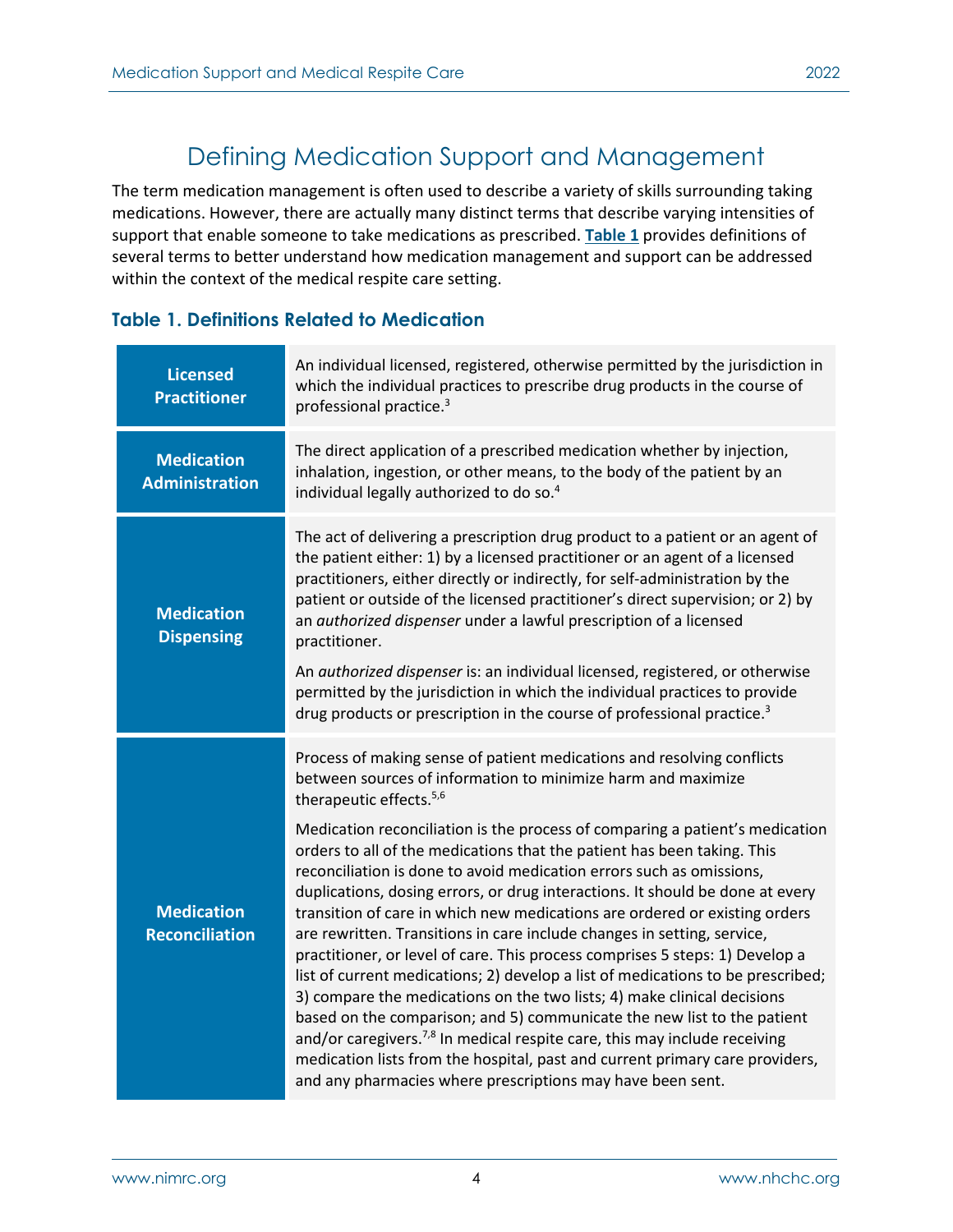| <b>Medication</b><br><b>Adherence</b>                                                | "The extent to which a person's behavior-taking medication,<br>corresponds with agreed recommendations from a health care provider." <sup>9</sup>                                                                                                                                                                                                                                                                                              |  |  |  |  |  |
|--------------------------------------------------------------------------------------|------------------------------------------------------------------------------------------------------------------------------------------------------------------------------------------------------------------------------------------------------------------------------------------------------------------------------------------------------------------------------------------------------------------------------------------------|--|--|--|--|--|
| <b>Medication</b><br><b>Management by a</b><br><b>Health Care</b><br><b>Provider</b> | The practice of prescribing, administering, and/or dispensing medication by<br>qualified personnel and monitoring for efficacy and toxicity. It is considered<br>management when personnel in any way affect dosage, including taking pills<br>out of a bottle or blister pack; measuring liquids; or giving injections,<br>suppository, or PRN medications.                                                                                   |  |  |  |  |  |
| <b>Medication</b><br><b>Management by</b><br><b>Individuals</b>                      | The instrumental activity of daily living (IADL) of taking medications as<br>prescribed. Medication management is a complex activity with many<br>components, including negotiating with the provider for a prescription,<br>filling the prescription at the pharmacy, interpreting complicated health<br>information, taking the medication as prescribed, and maintaining an<br>adequate supply of medication for ongoing use. <sup>10</sup> |  |  |  |  |  |
| Program<br><b>Medication Storage</b>                                                 | Practice of providing a secure storage area and controlled access for<br>medications that are brought into a program and used by the patient. The<br>patient takes the medication without any assistance from staff.                                                                                                                                                                                                                           |  |  |  |  |  |
| <b>Individual</b><br><b>Medication Storage</b>                                       | Practice of allowing patients to safely store their medications. This can<br>include: individual lock boxes that are secured/not removeable, individual<br>locked cabinets or dressers that are secured/not easily moved, or individual<br>rooms that lock and are not accessible to others. The patient is responsible<br>for managing the lock/key to the storage unit.                                                                      |  |  |  |  |  |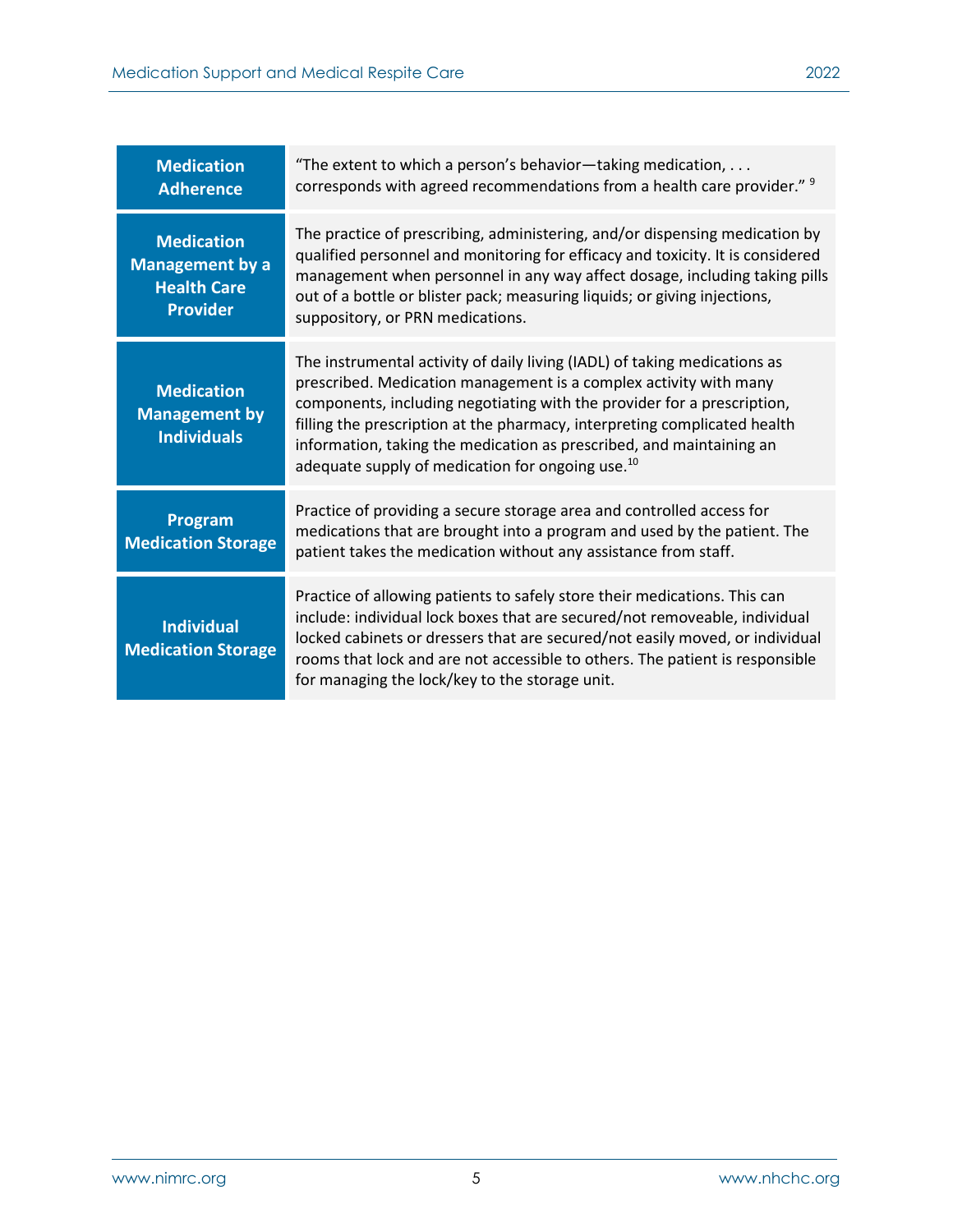# <span id="page-5-0"></span>Types of Medication Support within Medical Respite Care

All programs should clearly identify the type of medication support they provide. They should also have written policies and procedures that are in alignment with the identified type of support. The following section defines the different types of medications support within medical respite care programs. **[Table 2](#page-10-0)** and **[Table 4](#page-12-0)** later in this document provide more specific details and examples of how each type is implemented.

## <span id="page-5-1"></span>1. Individual Medication Storage

**Individual medication storage** is a type of medication support that focuses on the **patient managing their own medications**. Individuals will be responsible for keeping their medications secure in a safe,

locked storage that is provided by the medical respite care program. The patient is responsible for administering their own medications. This is often a model used by medical respite programs that do not have onsite clinical staffing, and the focus of care will be on care coordination, connection to outpatient and primary medical care, and supporting the patient in communicating with their medical providers. The care coordination will also support the patient in navigating barriers to accessing their medications and identify strategies to address these barriers (such as finding a pharmacy that provides prescription vouchers or accepts the patient's insurance). Care coordination may also include education

- $\checkmark$  Patient stores medications.
- $\checkmark$  Patient manages and administers medication.
- $\checkmark$  Program provides care coordination.

to navigate systems, how to ask questions of providers and pharmacists, and self-advocacy for the patient to address questions and needs related to medications.

## <span id="page-5-2"></span>2. Program Medication Storage

**Program medication storage** means that the medical respite care program follows state board of pharmacy regulations to **safely and securely store the patient's medications on behalf of the** 

**patient**. Medication administration does not have to occur under the supervision of staff (this is especially true if the program does not have licensed clinical staff on-site). Within this type of support, the patient independently manages and administers their medications. In order to safely store patients' medications, programs will need to ensure their facility meets guidelines of the state board of pharmacy, and also develop policies and procedures to direct the process. These documents should specify who is able to access medications, how medication dispensing is documented, and what to do should there be an error or problem (reported by staff and patients).

Although the medical respite staff may observe whether a patient is administering their medications as prescribed, communication between the medical respite program staff and the patient's medical providers is only able to occur if the patient has signed release of information forms. In addition to storage of medications, the medical respite program staff will support the patient through care coordination to address issues related to medication access (such as retrieving medications), health education (such as how to call-in a prescription re-fill), and self-advocacy to address needs related to health and medications.

- Program stores medications.
- $\checkmark$  Patient manages and administers medication.
- $\checkmark$  Program provides care coordination.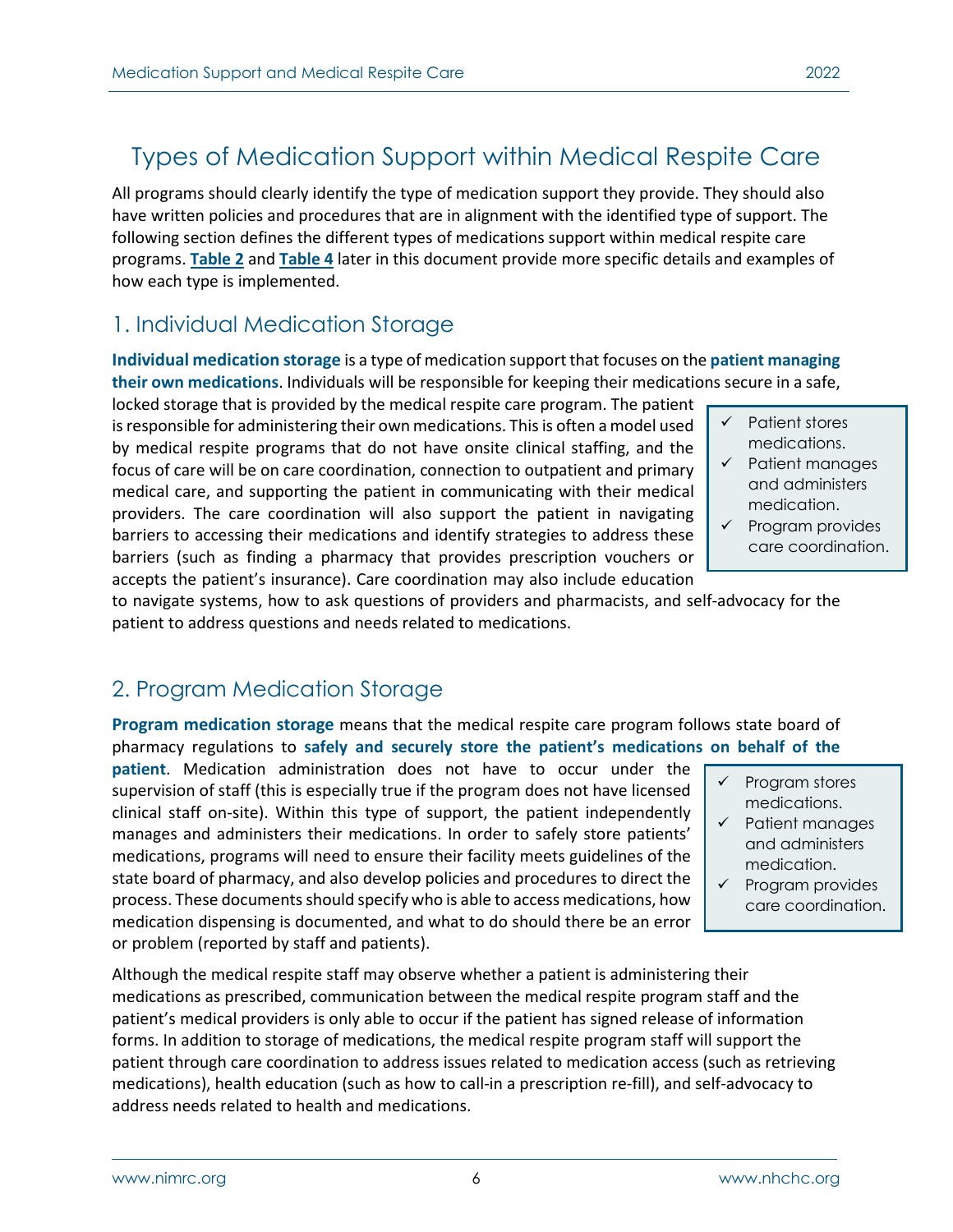# <span id="page-6-0"></span>3. Medication Management by Health Care Providers

**Medication management by providers** within the medical respite program requires more onsite **clinical staffing to provide a higher intensity of support.** Programs will need to meet state board of

pharmacy requirements to hold and dispense medications in a secure, locked space. Additionally, programs will need to have licensed clinical staff to provide education and instruction to patients while at the program. The type of education and support will vary depending on the type and licensure of providers, which could be inclusive of but not limited to:

- Instruction on how to take medications,
- Education on dosing and medication schedules,
- Support to administer medications,
- Medication reconciliation,
- Medication prescribing,
- Monitoring for the effectiveness of the medication,
- Monitoring for side effects and/or serious adverse effects,
- Assessment of ability to understand medication information.
- $\checkmark$  Program stores medications.
- $\checkmark$  Program manages medications and reconciliation.
- $\checkmark$  Patient administers medication.
- $\checkmark$  Program provides care coordination.

The program will also need to ensure they have a system in which to document not only medication dispensing, but the clinical encounters regarding medication management and education along with other health care procedures. Most often, an electronic medical or health record is the most appropriate way to document these activities. Programs providing medication management will also need to have processes for providers to communicate with the patient's other health care providers, especially in the admission and discharge process. Patients newly prescribed medications after a hospital discharge need to be effectively educated on medications and in medical respite, having a licensed professional that can recognize and appropriately respond to these parameters are key.

When providing medication management, care coordination remains equally important to support the patient in accessing resources to support their independent medication management. Even when a program provides medication management, the program should support and work towards the patient being able to independently manage their medications to prepare for their transition out of the medical respite program and into the community.

*In medical respite programs where the medical services are provided by a partner organization, health care provider medication management can be overseen by the partner organization. However, the program will need to follow the guidelines for storage and dispensing that is applicable to the onsite staffing and facility.*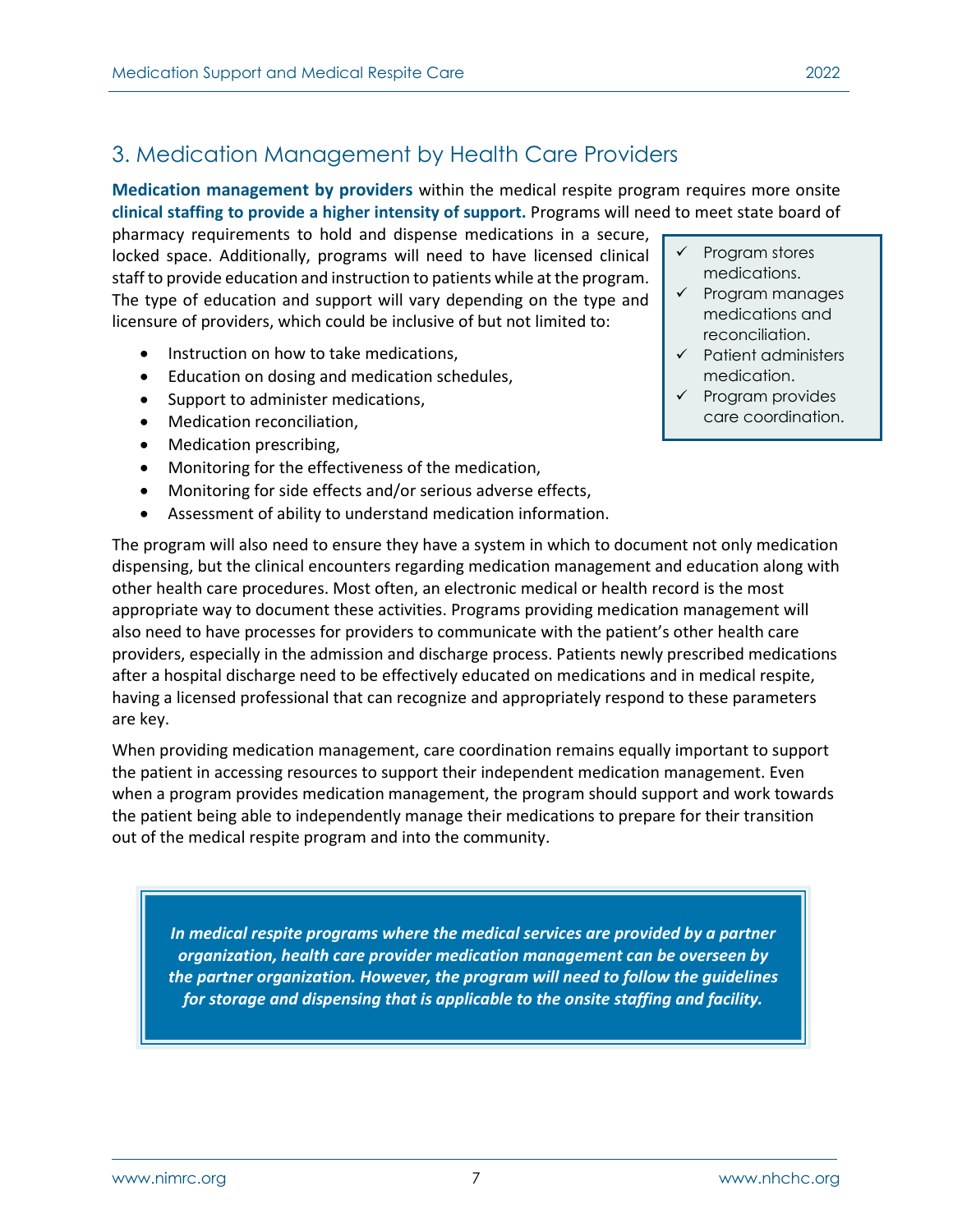# Licensing and Regulation

## <span id="page-7-1"></span><span id="page-7-0"></span>Storing and Dispensing Medications

The regulatory board that oversees a facility's ability to store and dispense medications is the State Boards of Pharmacy. There is not a federal body to provide this guidance, therefore, it is critical for programs to reach out to their state boards to determine procedures and if is licensing required to be able to store their patients' medications. Additionally, State Boards of Pharmacy will provide direction on requirements for dispensing and administering medications.

The guidance provided by the State Board of Pharmacy will be dependent on the licensure of your facility. Programs that are designated as an Assisted Living Facility may have different rules and regulations than programs that are registered as Emergency Shelters or Transitional Housing.

**[Table 2](#page-10-0)** provides examples of facility requirements for the different levels of medications support provided in medical respite care.

## <span id="page-7-2"></span>**Steps for Providing Medication Storage**

For programs that opt to store their patients' medications, these steps should be followed:



**Contact State Board of Pharmacy to determine applicable regulations and steps for facility modifications to store medications.** 



**Identify a safe and secure location where medications can be kept and meet the state guidelines for storage.** 

- Storage areas will also need to include temperature-controlled areas for medications that require refrigeration or specific temperatures for storage. This is important for programs that provide individual medication storage and/or program storage.
- Programs will need to work with their state board of pharmacy to address potentially different levels of storage and security for varying types of medications and supplies (such as controlled substances or syringes).



#### **Determine staff that will have access to patient medications and be able to dispense medications.**

• Staff roles should fall within scope of practice and licensure.



**[Identify policies and procedures](#page-8-0) regarding medication access.** 



**Train all staff on policies and procedures.**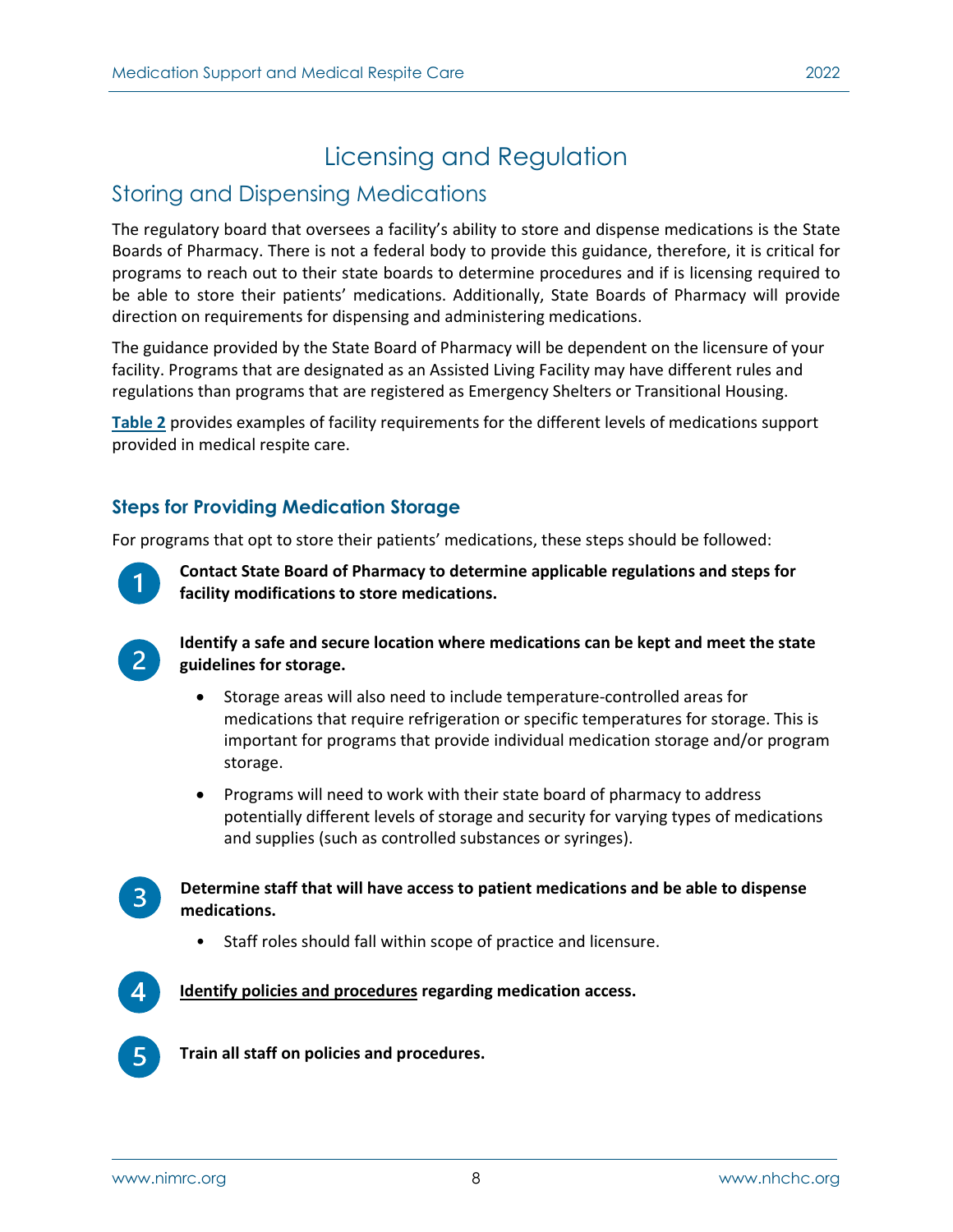### <span id="page-8-0"></span>**Developing Policies and Procedures for Medication Storage**

Policies and procedures for medical respite programs' practices for medication storage and management will be specific to each program. The following section provides recommendations for programs to include in their policies and procedures.

#### **Policies should incorporate guidance to support patients in individually managing their medications:**

- Regardless of program facilities, patients should have the option to store their own medication at any time, and should be provided a private, locked, and secure space to keep them.
- It is recommended that patients have access to their medications 24/7 even if stored by the facility.
- Patients ultimately have the right to decline or not take prescribed medications. Medical respite providers and staff should engage with patients using motivational interviewing to address hesitation regarding medications. Further intervention, such as health education or advocacy skills for talking to providers may be needed.
- Programs may need additional training on harm reduction strategies and support for developing policies for controlled substances.

#### **Documentation of medication dispensing:**

- Identify staff that are able to access medication storage areas and procedures to guide documentation of when medications are entered or removed from a storage area.
- Proper storage and documentation is critical to prevent medication errors.
	- **Programs need to develop organizational strategies, such as storing medications by last** name, and documenting every time/date medications are removed from storage, dispensed to the patient, and returned. This may also include that the patient requested their medications (if at not regularly accessed times).
	- **There should also be space to document any errors in storage or dispensing, and how** these errors were addressed.
- It is also important to differentiate what staff may access the medications for patients to take independently, versus what staff may provide instructions, education, or recommendations on their medications.

#### **Communication of a patient's medication to outside providers:**

- Information regarding prescribed medications, administration, and supports needed can only be shared ONLY if appropriate release of information forms have been signed by the patient.
- Programs can encourage patients to share medication lists with providers if information release forms are not signed.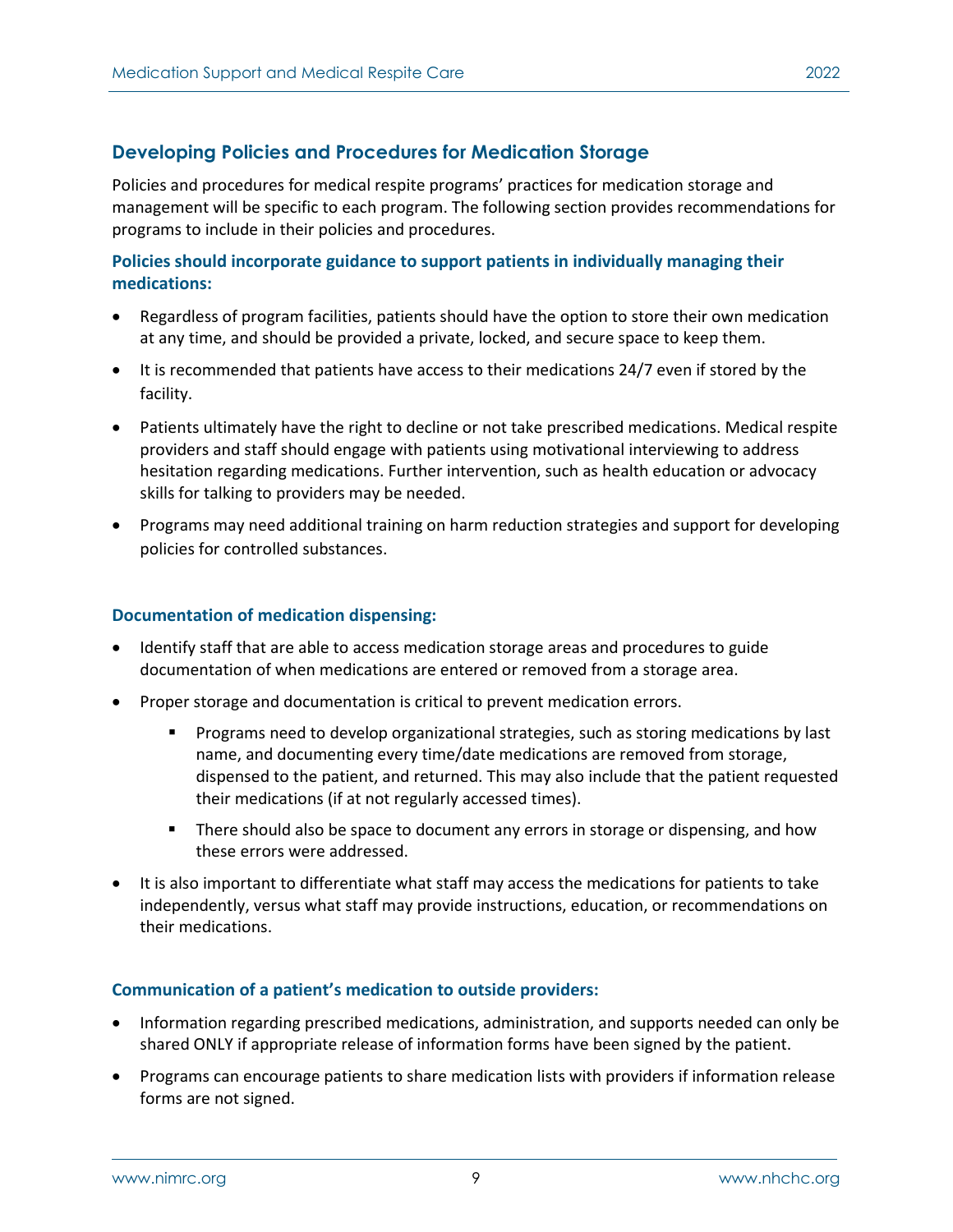#### **Patient protection:**

- Written policies should include processes for reviewing illegal or unethical practices with patient medications, such as if a medication goes missing.
- There should also be a process for patients to express concerns and file complaints.

*Until these policies and processes are in place and align with state guidelines and regulations, programs should not store or dispense patient medications and focus on providing individual secure storage for medication.*

## <span id="page-9-0"></span>Licensure of Staff for Medication Management and Support

In addition to facility regulations to store and dispense medications, programs need to determine the licensure of staff required to handle medications and provide different levels of medication support and management. The level of support given will vary by staff scope of practice and licensure. For example, a variety of staff may be allowed to retrieve a person's medication from a locked storage unit, but only registered or licensed nursing staff can provide education or instructions regarding dosing. Staff who are not licensed to provide medication education or instruction should refrain from doing so, as medication errors can have significant health consequences for patients. Instead, procedures should be in place to contact health care providers should medication questions arise when clinical staff are not present.

Much like the State Board of Pharmacy, state licensing boards for health care providers can provide guidance on what falls within the role and scope of practice. A practical place for programs to start is with state licensing boards for nursing, which can provide specific guidance on the types of licensure for nursing staff, and the ability to address medication needs within each licensure type. Additional certifications may be required to provide education and direction for taking medications or to complete medication reconciliation.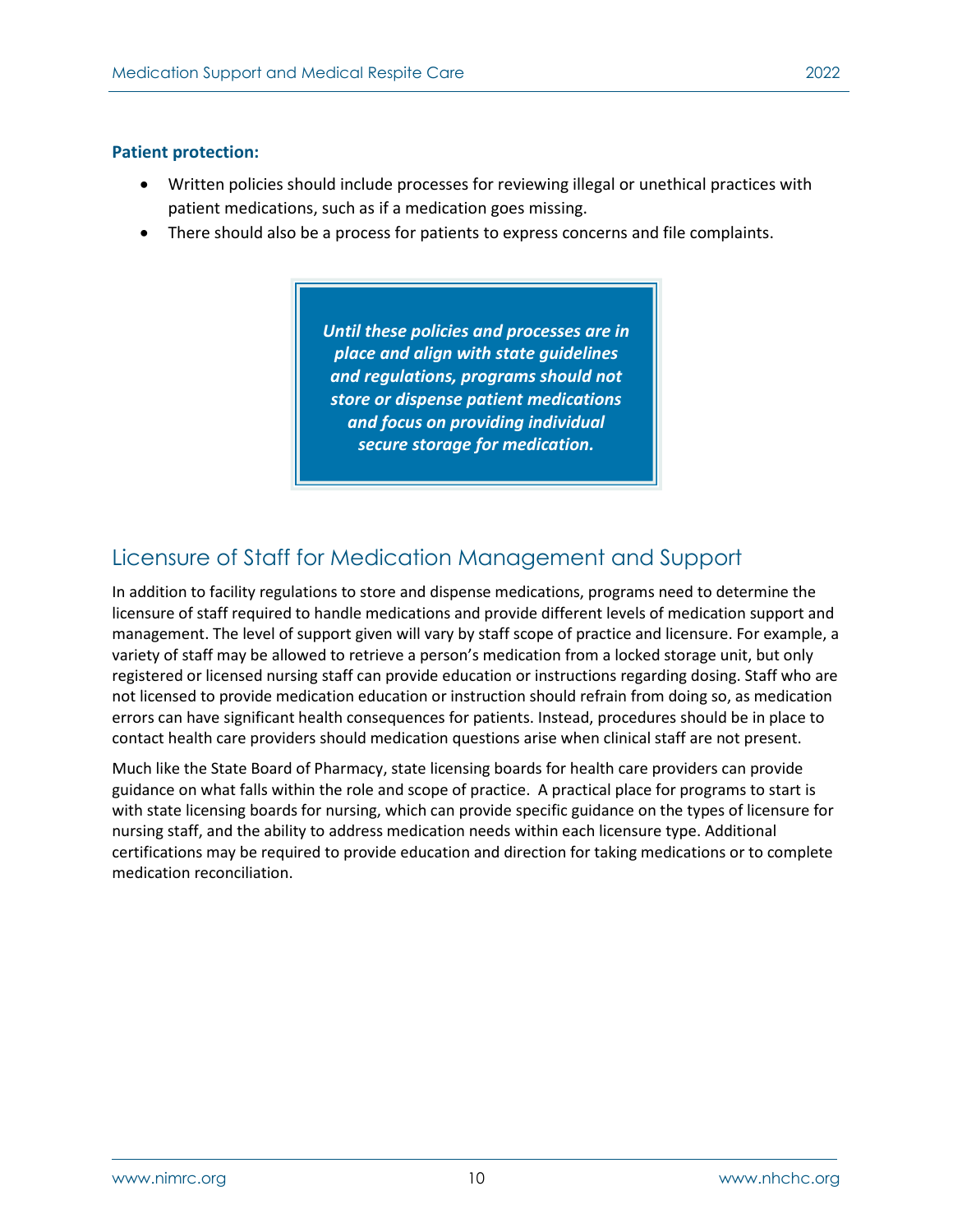## **Table 2. Facility Requirements for Medication Support**

<span id="page-10-0"></span>

| <b>Individual Medication Storage</b>                                                                                                                                                                                                                                                                                                                                                                                                                                                                                                                                                                                                                                                                                              | <b>Program Medication Storage</b>                                                                                                                                                                                                                                                                                                                                                                                                                                                                                                                                                                                                                                                                                                                                                                                                                                                                                                                                                     | <b>Provider Medication Management</b>                                                                                                                                                                                                                                                                                                                                                                                                                                                                                                                                                                                                                                                                                                                                                                                                                                                                                                                                                                                     |
|-----------------------------------------------------------------------------------------------------------------------------------------------------------------------------------------------------------------------------------------------------------------------------------------------------------------------------------------------------------------------------------------------------------------------------------------------------------------------------------------------------------------------------------------------------------------------------------------------------------------------------------------------------------------------------------------------------------------------------------|---------------------------------------------------------------------------------------------------------------------------------------------------------------------------------------------------------------------------------------------------------------------------------------------------------------------------------------------------------------------------------------------------------------------------------------------------------------------------------------------------------------------------------------------------------------------------------------------------------------------------------------------------------------------------------------------------------------------------------------------------------------------------------------------------------------------------------------------------------------------------------------------------------------------------------------------------------------------------------------|---------------------------------------------------------------------------------------------------------------------------------------------------------------------------------------------------------------------------------------------------------------------------------------------------------------------------------------------------------------------------------------------------------------------------------------------------------------------------------------------------------------------------------------------------------------------------------------------------------------------------------------------------------------------------------------------------------------------------------------------------------------------------------------------------------------------------------------------------------------------------------------------------------------------------------------------------------------------------------------------------------------------------|
| The MRC program provides a safe space for the<br>patient to store and administer their own<br>medications.                                                                                                                                                                                                                                                                                                                                                                                                                                                                                                                                                                                                                        | The MRC program has the ability to store<br>medications on behalf of the patient. The patient is<br>responsible for medication administration.                                                                                                                                                                                                                                                                                                                                                                                                                                                                                                                                                                                                                                                                                                                                                                                                                                        | The MRC program has the ability to store and<br>administer medications (as needed) and provide<br>medication education and instruction.                                                                                                                                                                                                                                                                                                                                                                                                                                                                                                                                                                                                                                                                                                                                                                                                                                                                                   |
| Safe and secure space for individuals/patients<br>0<br>to store medications. This can include:<br>Individual lock boxes that are secured/not<br>$\circ$<br>removeable, individual locked cabinets or<br>dressers, or individual rooms that lock<br>and are not accessible to other patients.<br>Individual lockboxes should be large<br>$\circ$<br>enough to secure all of someone's<br>medications.<br>Processes should also be in place to<br>$\circ$<br>provide secure storage for refrigerated<br>and temperature-controlled medications.<br>The facility provides a safe place to discard<br>$\Box$<br>medications/related instruments and<br>supplies.<br>Medications are accessible to the patient<br>□<br>24/7.<br>$\Box$ | Storage of medications by the facility in a<br>□<br>secure location and follows all state<br>regulations issued by the board of pharmacy.<br>Area where medications are stored<br>$\circ$<br>should be secured, locked, and accessible<br>only by designated personnel.<br>Medications are dispensed by authorized and<br>□<br>licensed staff.<br>Medication dispensing should occur in a<br>□<br>private area, and patients should have private<br>space to administer medications.<br>Medications stored by the facility must be<br>$\Box$<br>accompanied by an individual record of<br>medications which list the person's name,<br>medication name, physician's name, dosing<br>instructions, purpose of medication, and<br>expiration date.<br>System for documenting when the person<br>⊔<br>accessed their medications (date, time, and<br>medications taken).<br>Personnel (even if non-clinical) able to<br>□<br>retrieve and dispense medications should be<br>onsite 24/7. | Storage of medications by the facility in a<br>□<br>secure location and follows all state<br>regulations issued by the board of pharmacy.<br>Area where medications are stored should be<br>secured, locked, and accessible only by<br>designated personnel.<br>Medications are dispensed by authorized and<br>□<br>licensed staff.<br>There should be private space for medication<br>□<br>dispensing, medication administration, and<br>health/medication education.<br>Medications stored by the facility must be<br>□<br>accompanied by an individual record of<br>medications which list the person's name,<br>medication name, physician's name, dosing<br>instructions, purpose of medication, and<br>expiration date.<br>System for documenting when the person<br>о<br>accessed their medications (date, time, and<br>medications taken), including logs and/or an<br>electronic medical record.<br>Personnel (even if non-clinical) able to<br>□<br>retrieve and dispense medications should be<br>onsite 24/7. |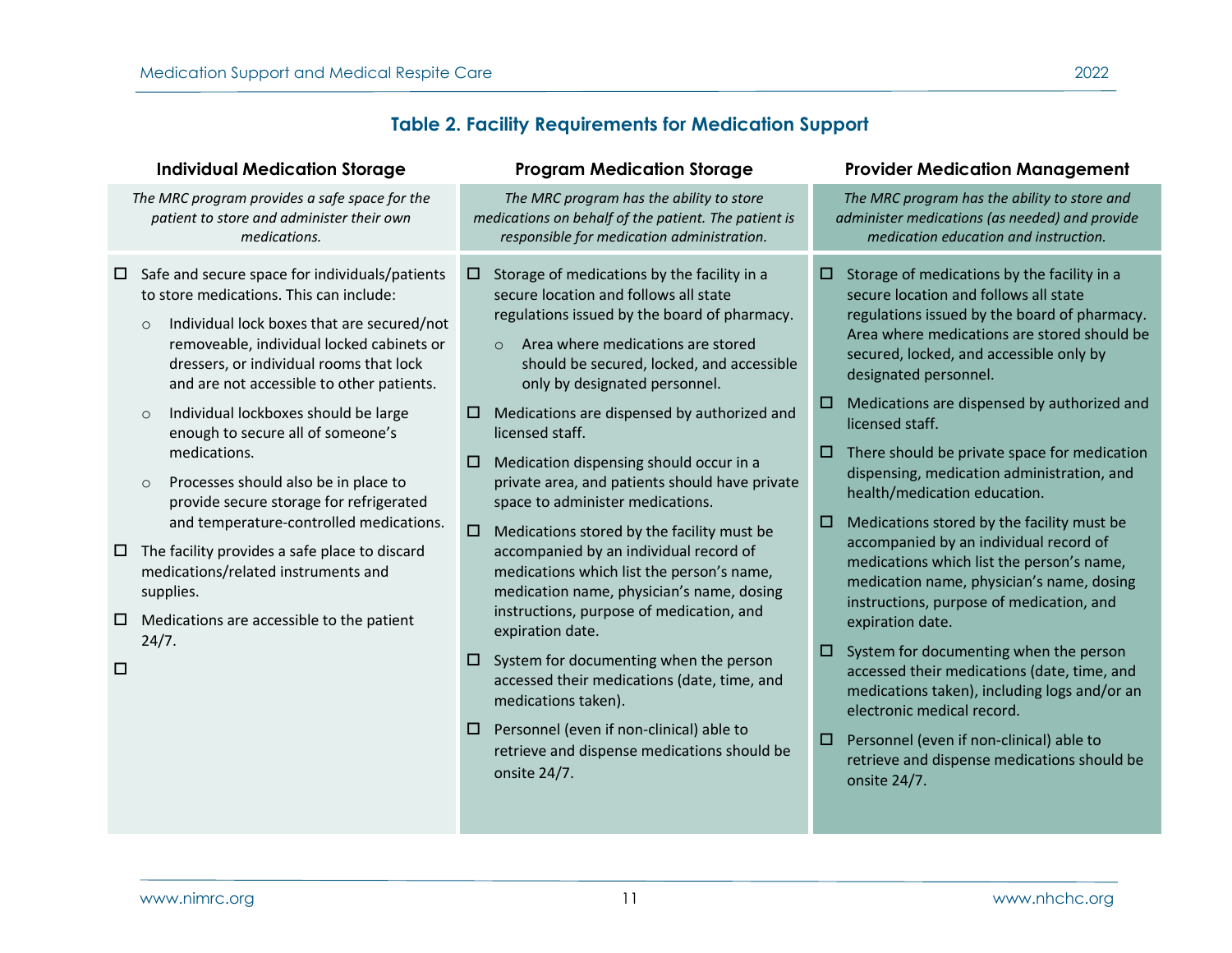# Medication Support Throughout the Medical Respite Care Process

<span id="page-11-0"></span>Medication support and management occurs throughout the medical respite care process, including how medications are stored, dispensed, and support provided to patients to independently manage and administer medications. **[Table 4](#page-12-0)** details how each level of support is implemented throughout the medical respite care process.

[The Standards for Medical Respite Care Programs \(](https://nimrc.org/standards-for-medical-respite-programs/)*the Standards*) also identify the importance of medications as part of health management and provides guidance on how to address medications within the medical respite process. *The Standards* can be referenced when developing policies and procedures and determining how the medical respite program will support medication management. **[Table 3](#page-11-1)** provides a brief overview of which Standards include specific criteria regarding medications.

## <span id="page-11-1"></span>**Table 3: Standards that Address Medication**

|                                                   | Associated Standard                                                                                                                                                                                                                   | Criteria Number                     |
|---------------------------------------------------|---------------------------------------------------------------------------------------------------------------------------------------------------------------------------------------------------------------------------------------|-------------------------------------|
| <b>Admission</b>                                  | 3. Medical respite program manages timely and safe<br>care transitions to medical respite from acute care,<br>specialty care, and/or community settings.                                                                              | 3.1c, 3.2e                          |
| <b>During Medical</b><br><b>Respite Care Stay</b> | 1. Medical respite program provides safe and<br>quality accommodations.<br>2. Medical respite program provides quality<br>environmental services.<br>4. Medical respite program administers high quality<br>post-acute clinical care. | 1.5<br>2.1, 2.2<br>4.2b, 4.3b, 4.3c |
| <b>Discharge</b>                                  | 6. Medical respite program facilitates safe and<br>appropriate care transitions out of medical respite<br>care.                                                                                                                       | 6.3bi, 6.3diii                      |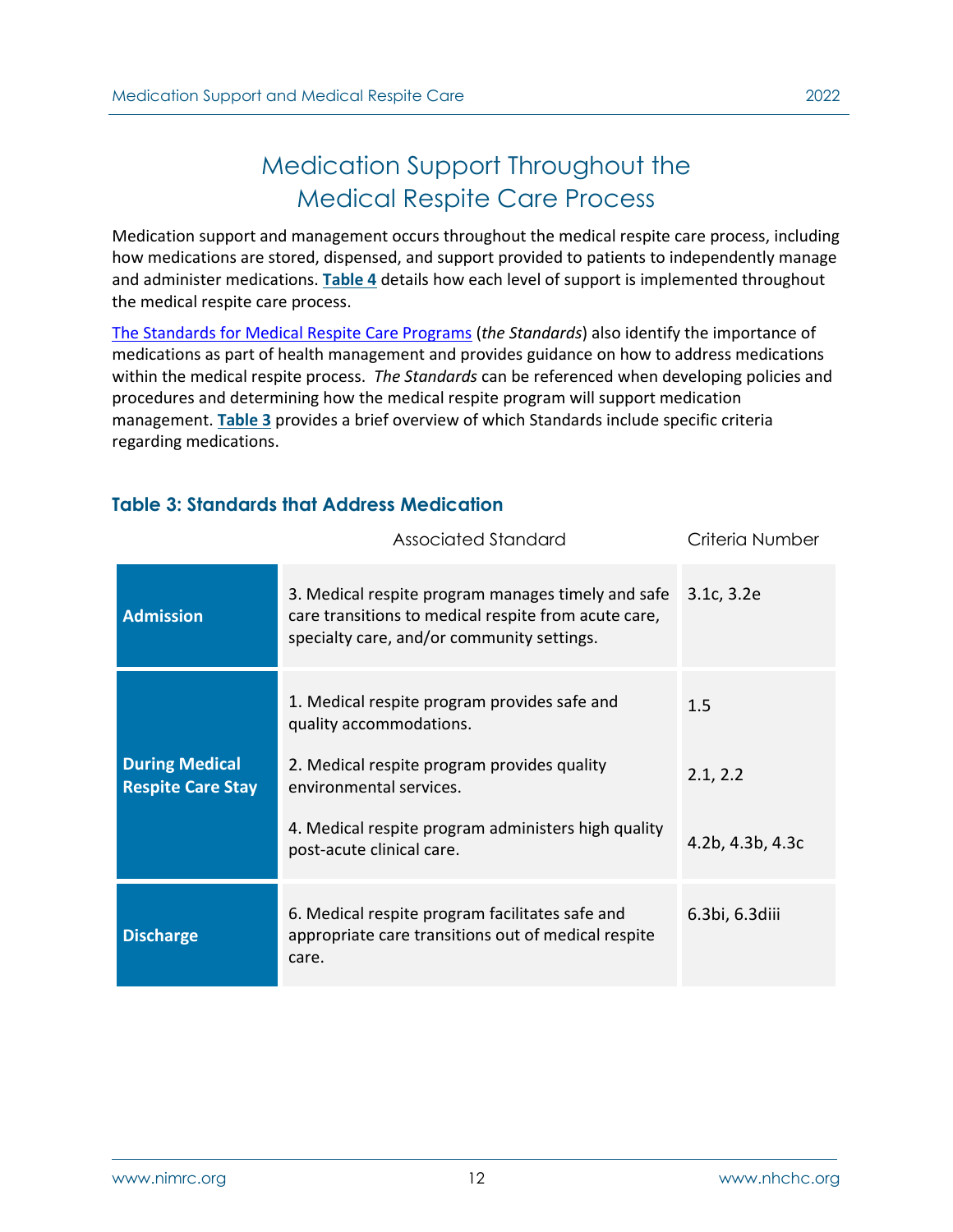## **Table 4. Medication Support During the Medical Respite Care Process**

|                                             | <b>Individual Medication Storage</b>                                                                       | <b>Program Medication Storage</b>                                                                                                                 | <b>Provider Medication Management</b>                                                                                                    |  |  |
|---------------------------------------------|------------------------------------------------------------------------------------------------------------|---------------------------------------------------------------------------------------------------------------------------------------------------|------------------------------------------------------------------------------------------------------------------------------------------|--|--|
|                                             | The MRC program provides a safe space for<br>the patient to store and administer their own<br>medications. | The MRC program has the ability to store<br>medications on behalf of the patient. The<br>patient is responsible for medication<br>administration. | The MRC program has the ability to store and<br>administer medications (as needed), and<br>provide medication education and instruction. |  |  |
| <b>Admission</b>                            |                                                                                                            |                                                                                                                                                   |                                                                                                                                          |  |  |
| <b>Communication</b><br><b>September 19</b> | □<br>medications to be continued in the community.                                                         | Ensure the program receives the active medication list from the hospital, including what patient received in the hospital and                     |                                                                                                                                          |  |  |

- **with the hospital** Ensure the program has adequate facilities and staffing to provide needed level of medication support and safely store discharge medications.
- <span id="page-12-0"></span>**Access to**   $\Box$  Request the medication list from the patient's primary care provider and pharmacies visited within the past 6 months.
- **medications and medication**  Support the patient in accessing at least 1 weeks' worth of medications if they were not given medications with discharge from hospital or emergency department.

#### **During the Medical Respite Care Stay**

**lists**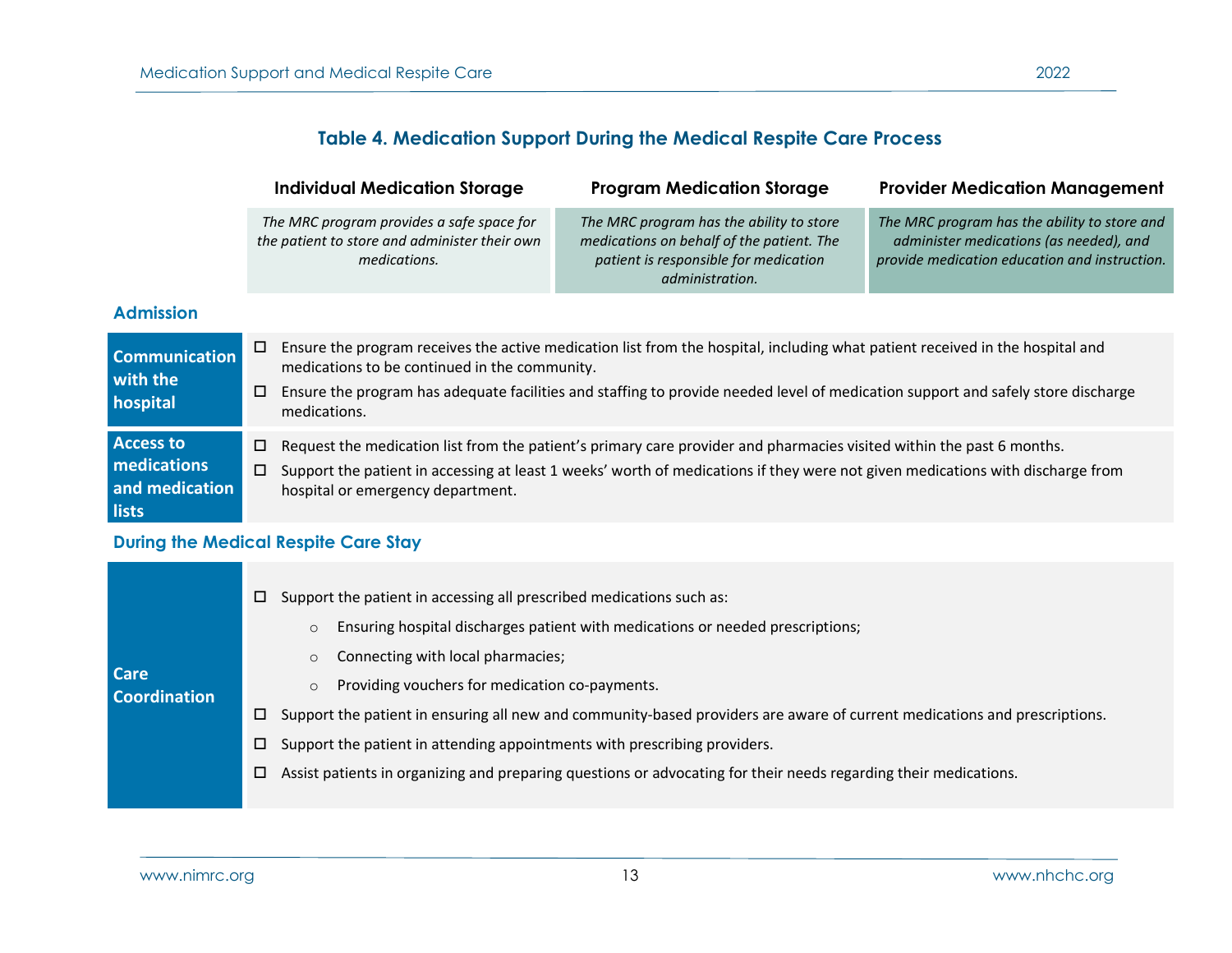|                                                                                   |                                      | <b>Individual Medication Storage</b>                                                                                                                                                                                                                                                                                                                                                                                                                                                                   |                                 | <b>Program Medication Storage</b>                                                                                                                                                                                                                                                                                                                                                                                                                                                                                                  |                  | <b>Provider Medication Management</b>                                                                                                                                                                                                                                                                                                                                                                                                                                                                                                                                                                                |
|-----------------------------------------------------------------------------------|--------------------------------------|--------------------------------------------------------------------------------------------------------------------------------------------------------------------------------------------------------------------------------------------------------------------------------------------------------------------------------------------------------------------------------------------------------------------------------------------------------------------------------------------------------|---------------------------------|------------------------------------------------------------------------------------------------------------------------------------------------------------------------------------------------------------------------------------------------------------------------------------------------------------------------------------------------------------------------------------------------------------------------------------------------------------------------------------------------------------------------------------|------------------|----------------------------------------------------------------------------------------------------------------------------------------------------------------------------------------------------------------------------------------------------------------------------------------------------------------------------------------------------------------------------------------------------------------------------------------------------------------------------------------------------------------------------------------------------------------------------------------------------------------------|
| <b>Medication</b><br><b>Management</b><br>by a Health<br><b>Care Provider</b>     | $\Box$                               | Occurs with the patient's primary<br>care/outpatient providers or<br>partnering medical<br>provider/organization.                                                                                                                                                                                                                                                                                                                                                                                      | $\Box$<br>□<br>$\Box$           | Occurs with the patient's primary<br>care/outpatient providers or partnering<br>medical provider/organization.<br>Qualified staff dispense medications,<br>but the patient self-administers.<br>Documentation of dispensing of<br>medications for facility records.                                                                                                                                                                                                                                                                | □<br>□<br>□<br>0 | Medication reconciliation by licensed<br>prescribing providers.<br>Qualified staff dispense medications,<br>but the patient self-administers.<br>Documentation in the EMR regarding<br>what medications were taken, dosage<br>of medications taken, and if the patient<br>declined or opted not to take any<br>medications.<br>Medication administration from<br>licensed health care provider and with<br>consent of the patient, either due to<br>the patient being temporarily unable to<br>administer the medication themselves,<br>or for the purposes of learning how to<br>administer the medications safely. |
| <b>Support for</b><br><b>Individual</b><br><b>Medication</b><br><b>Management</b> | $\Box$<br>$\Box$<br>$\Box$<br>$\Box$ | The patient is responsible for storage<br>of all medications.<br>The patient is responsible for self-<br>administering all medications.<br>Identifying need for and assisting with<br>referrals to more intensive health<br>management support for health and<br>medication education (such as weekly<br>RN visits, home health care).<br>Providing education regarding safe<br>disposal of medications, and<br>appropriate supports to dispose of<br>medications/ devices (e.g. sharps<br>container). | 0<br>$\Box$<br>$\Box$<br>$\Box$ | The patient self-administers all<br>medications.<br>Identifying need for and assisting with<br>referrals to more intensive support for<br>health and medication education (such<br>as weekly RN visits, home health care).<br>Providing education regarding safe<br>disposal of medications, and<br>appropriate supports to dispose of<br>medications/devices (e.g. sharps<br>container).<br>Assist with accessing strategies such as<br>pillboxes, reminders to take<br>medications, or asking the pharmacy for<br>blister packs. | □<br>$\Box$<br>□ | The person self-administers all or most<br>medications but may occur under<br>supervision of staff.<br>Education and skill development to<br>self-manage and administer<br>medications (such as education on<br>dosing or side-effects, when to take<br>medications, etc.).<br>Assessment of medication<br>management skills (such as assessing<br>ability to read and apply medication<br>information).                                                                                                                                                                                                             |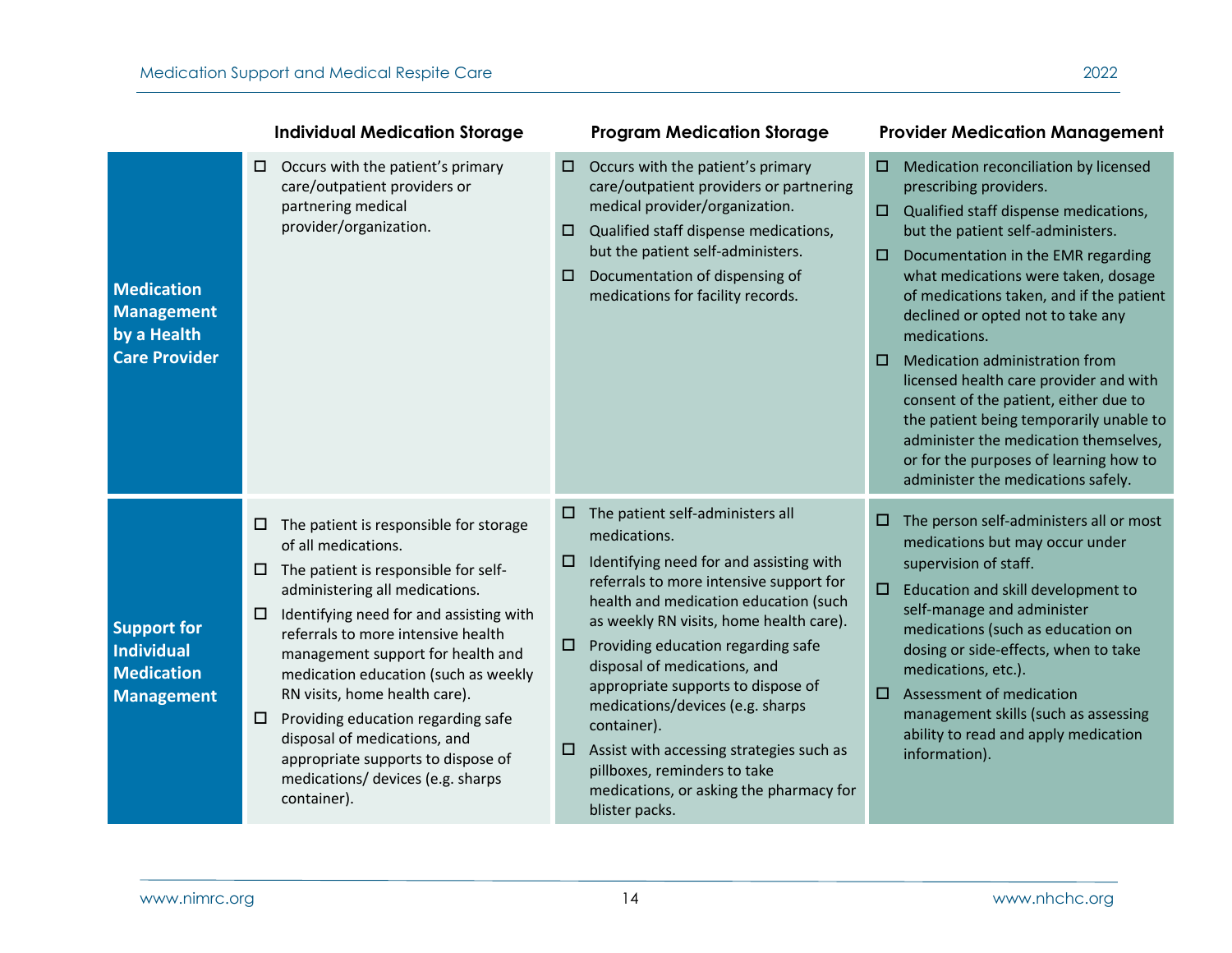|                        |                            | <b>Individual Medication Storage</b>                                                                                                                                                                                                                                   |   | <b>Program Medication Storage</b>                                                                                              |                 | <b>Provider Medication Management</b>                                                                                                                                                                                                                                                                                           |
|------------------------|----------------------------|------------------------------------------------------------------------------------------------------------------------------------------------------------------------------------------------------------------------------------------------------------------------|---|--------------------------------------------------------------------------------------------------------------------------------|-----------------|---------------------------------------------------------------------------------------------------------------------------------------------------------------------------------------------------------------------------------------------------------------------------------------------------------------------------------|
|                        | □                          | Assist with accessing strategies such as<br>pillboxes, reminders to take<br>medications, or asking the pharmacy<br>for blister packs.                                                                                                                                  |   |                                                                                                                                | о<br><b>III</b> | Identifying and implementing<br>strategies to support independence in<br>medication management (such as<br>modifying pillboxes, setting up refill<br>reminders).<br>Providing education regarding safe<br>disposal of medications, and<br>appropriate supports to dispose of<br>medications/devices (e.g. sharps<br>container). |
| <b>At Discharge</b>    |                            |                                                                                                                                                                                                                                                                        |   |                                                                                                                                |                 |                                                                                                                                                                                                                                                                                                                                 |
|                        | $\Box$<br>□<br>$\Box$<br>□ | Patient has all needed medication.<br>Patient has list of medications.<br>Patient has medication refill information and instructions.<br>Patient is able to demonstrate understanding of how to call for prescription refills and/or contact providers with questions. |   |                                                                                                                                |                 |                                                                                                                                                                                                                                                                                                                                 |
| Preparation            | $\Box$                     | Patient reports ability to take<br>medications independently, or has<br>been connected with outpatient<br>medication supports.                                                                                                                                         | □ | Patient reports ability to take<br>medications independently, or has been<br>connected with outpatient medication<br>supports. | o               | Patient is able to demonstrate ability to<br>read and follow medication<br>instructions independently, or patient<br>has been connected with outpatient<br>medication supports.                                                                                                                                                 |
| <b>Care Transition</b> | □                          | Patient has shared active and most<br>recent medication list with outpatient<br>medical providers.                                                                                                                                                                     | 0 | Patient has shared active and most<br>recent medication list with outpatient<br>medical providers.                             | $\Box$          | The medical respite care program has<br>shared/communicated medication<br>information and changes to the<br>patient's outpatient medical providers.                                                                                                                                                                             |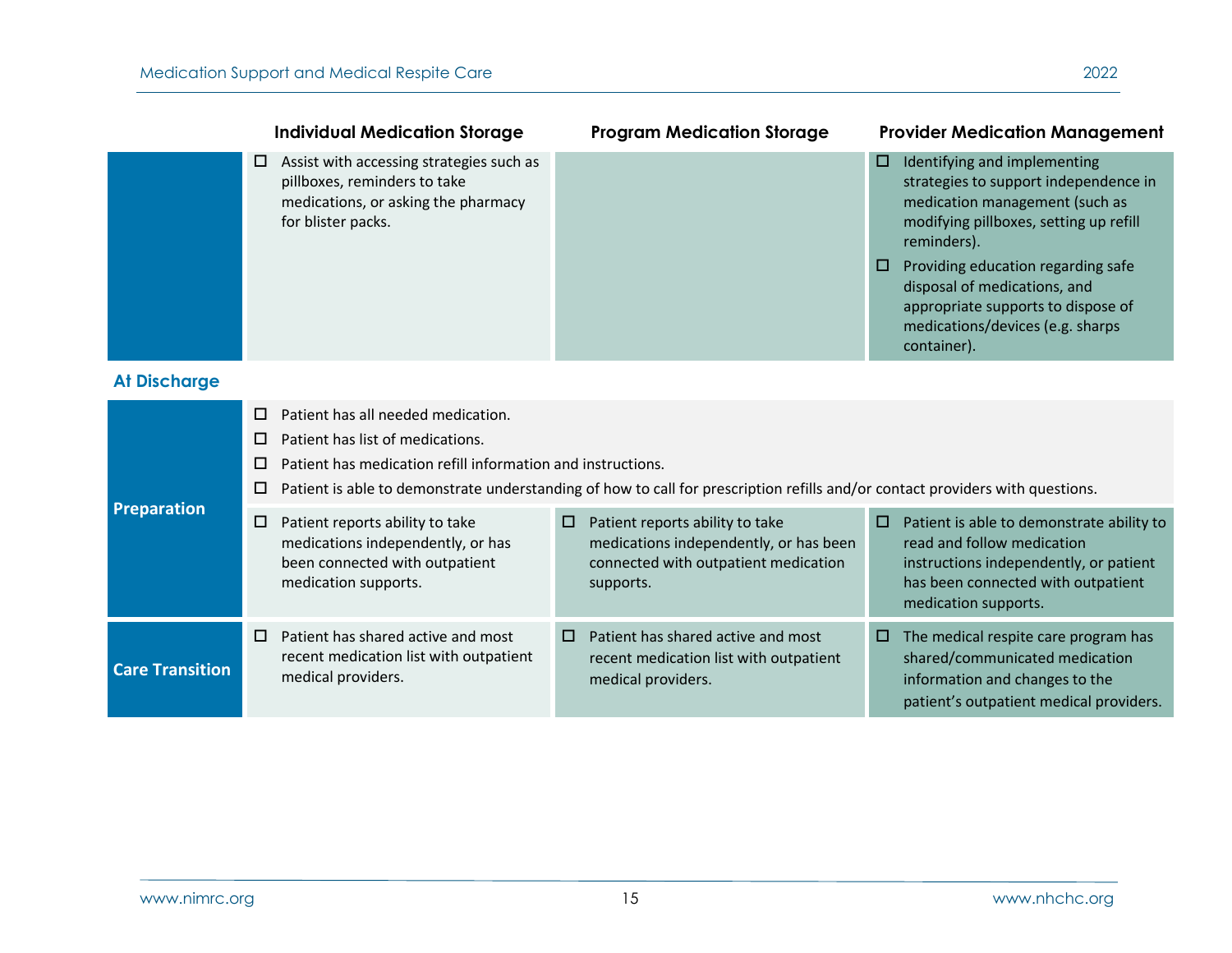## <span id="page-15-1"></span><span id="page-15-0"></span>**Partnerships**

Many medical respite programs are established with partnerships between multiple organizations. Programs may work with external health care organizations and teams to provide clinical services to patients while they are in medical respite care. These organizations may come onsite to the medical respite program, or programs may be able to directly refer and connect patients for visits at an outpatient location. In these cases, partnering health care organizations can provide medication management that fits within the scope and licensure of their providers. Although the medical respite program staff may not be directly providing medical care, the staff make critical connections to medical providers for more intensive support for medication management.

Even if medication and clinical oversight occurs by an external or partnered entity, medical respite programs will still need to follow guidelines to ensure their facilities are equipped to provide a safe space to store medications. The program and building itself will still need to adhere to the state board of pharmacy regulations for storage and oversight of medications, including security and documentation of medication dispensing, and ensuring patients have access to their medications. A partnership program may opt to have patients store their own medications but be able to provide medication education and instruction through their partnership. The best option for each individual program is the one that is sustainable, safe, and meets the needs of their patients and community.

## <span id="page-15-2"></span>**What If the Patient Needs More Support?**

Medical respite care is an essential link in the transition from the hospital to the community for people with acute medical needs and experiencing homelessness. In some cases, medical respite care offers the first opportunity to specifically focus on the patient's health care needs and may occur after receiving a new medical diagnosis. Continuing stability achieved within the hospital and inpatient setting is a primary goal of medical respite. However, because medical respite programs are community-based, they do not provide the same level of structure found within the hospital setting. It may become evident to medical respite providers and/or the patients that they are having difficulty with medication management in the less structured, community space. Programs that have providers completing medication management may be able to assess for issues impacting individual medication management (such as cognition) more comprehensively or will recognize problems as medication education is being provided. Programs that provide medication storage or individual medication support may also recognize when patients have difficulty navigating resources or have identified limitations when assessing health literacy. The patients themselves may report to trusted providers that they feel overwhelmed, have a hard time understanding, or don't feel capable of managing medications themselves. Programs can address these limitations through [increasing the support provided](#page-16-0) in the medical respite program, identifying available [community supports,](#page-16-1) and [health care advocacy.](#page-16-2)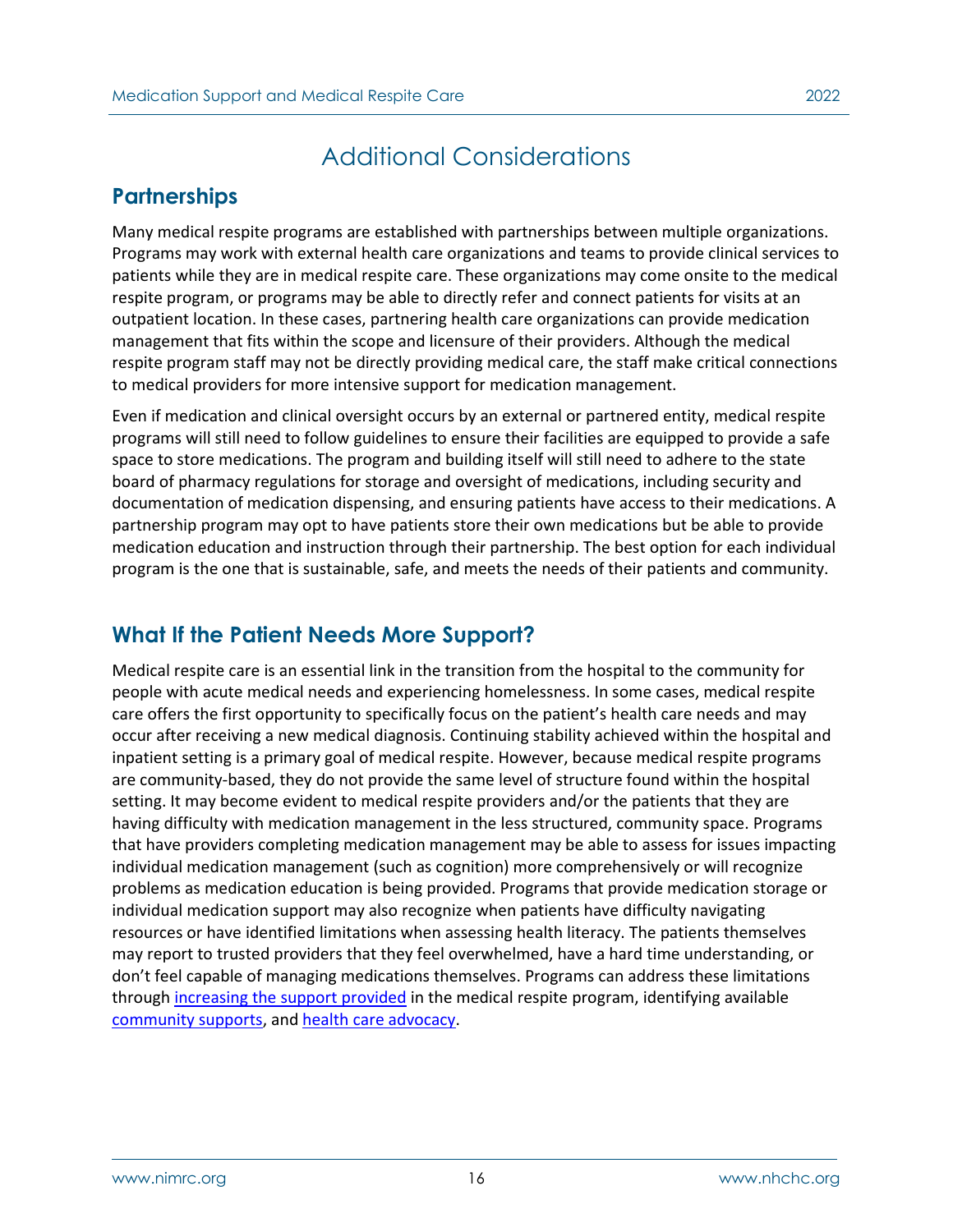#### <span id="page-16-0"></span>*Increasing Medication Support*

Programs may initially opt to provide patients with the most independence in managing their medications. However, if patients appear to demonstrate difficulty in following medication regimens or request additional support, the intensity of medication support may increase. Clinical providers in the program may opt to provide more intensive monitoring, education, and intervention. Some patients may require increased time, individualized teaching, and opportunities to practice skills with oversight and feedback from providers. If a patient is not progressing in skills or independence, providers need to consider additional options to prepare the person for discharge. If a person is not independent in medication management while in medical respite, they may need additional long-term supports through community resources.

**Programs should avoid providing more intensive support if they are not equipped to provide it**. Instead, program staff should seek out available community supports to safely assist the patient in medication management.

#### <span id="page-16-1"></span>*Community Supports*

When a patient demonstrates difficulty managing their medications, programs and providers will need to seek out additional, community-based supports for the patient for the medical respite stay and after discharge. Patients may be eligible for home health nursing visits, which can provide medication and health education for a set period of time. Health centers may also offer medication support and nursing visits where patients can meet regularly with a nurse to address and practice medication skills. Patients may also be eligible for more intensive community supports through their specialty care clinic (such as cardiac or kidney centers) or through diagnostic-specific services (such as for HIV or an Assertive Community Treatment [ACT] team). Local pharmacies may offer modifications to how medications are dispensed, such as supplying bubble packs, which preorganize the medications by dosing instructions for a week or month at a time. The care coordinators of the medical respite program can assist the patient in identifying and connecting with potential resources that are equipped to provide more intensive or long-term support.

#### <span id="page-16-2"></span>*Health Care Advocacy*

Programs can also support patients in advocating with their medical providers regarding medication needs. Medical providers within the medical respite program can immediately address if a patient is having difficulty following a complex medication regimen by adjusting medications, dosing, and types of medications as appropriate to simplify the regimen. Program staff may be able to help patients communicate their concerns with medical providers or provide additional insights on what they have observed.

Providers outside of medical respite or Health Care for the Homeless programs may not be fully aware of how homelessness impacts a person's ability to follow medication instructions. Regimens may be able to be simplified or adjusted to be more manageable and respond to the resources a patient has available. Case Managers and Community Health Workers can assist and encourage patients to identify these barriers and share them with their providers, as well as advocating for adjustments to be made. This can overall increase the likelihood a patient will be able to follow through on medication recommendations long-term.